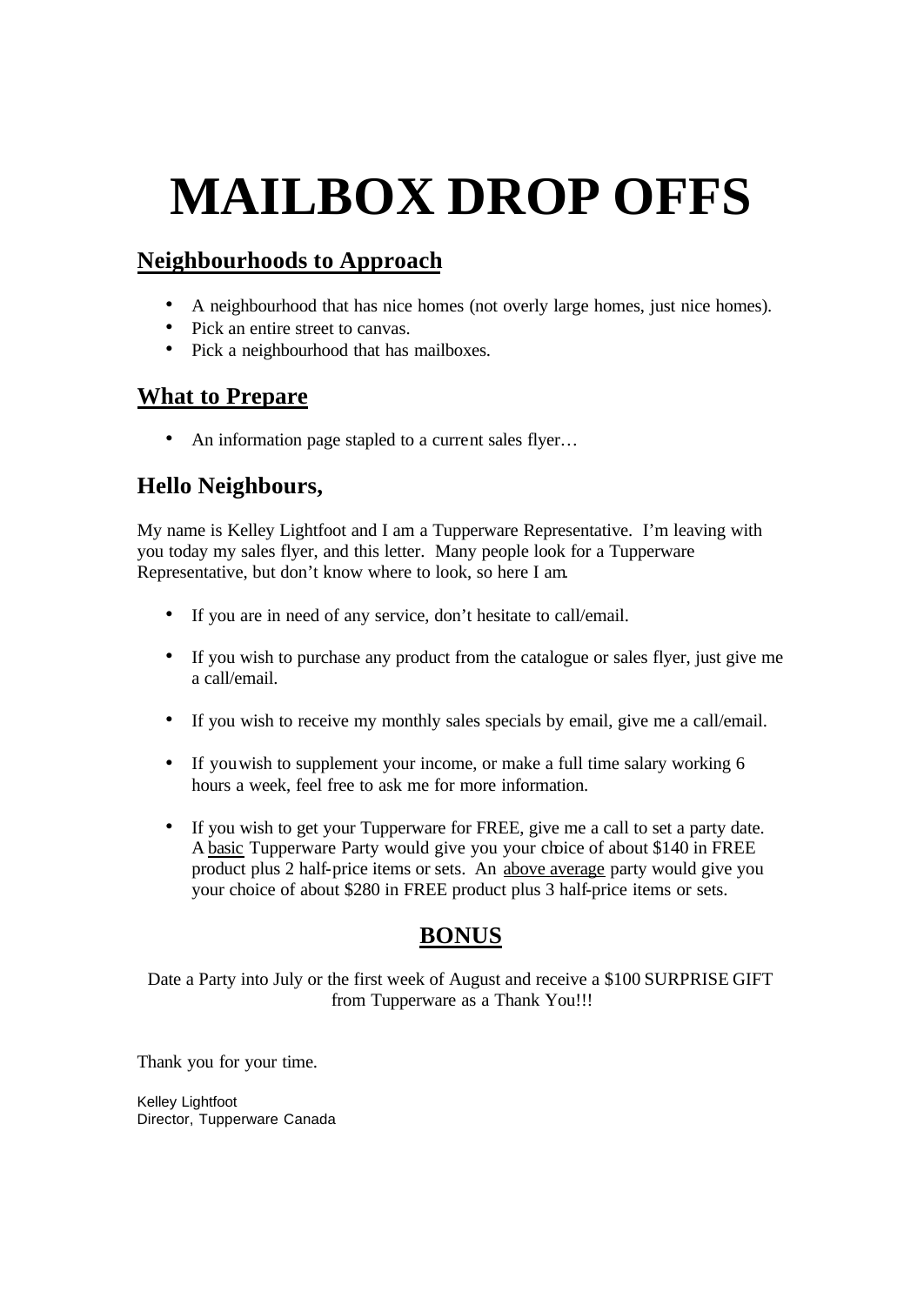(905) 525-1451 tupperqueen@sympatico.ca www.my.tupperware.ca/klightfoot

### **What to Do**

- After you have picked a neighbourhood, go door to door and drop off your information in their mailbox.
- Write down the street on a piece of paper that you canvassed to.
- That's it.

#### **The Follow Up**

After about 3 or 4 days, give your homes that you canvassed a call... Go to this link below to look up their name and phone numbers so that you can call them about the information you dropped off to them. Here is the link...

#### http://www.411.ca/

Click on the link. Click on Reverse Look Up. Scroll down to the section "Reverse Address Search" and enter the Street number, Street name, City, and Province that you dropped off your July Sales Flyer to. Click Search. Then the screen will tell you the name of the person who you dropped off the flyer to and also their telephone number. Here is a sample telephone script that you can use when you give them a call...

#### Warm Call Telephone Script

Hi \_\_\_\_\_\_\_\_\_\_\_\_\_\_\_, this is \_\_\_\_\_\_\_\_\_\_\_\_\_\_\_\_\_from Tupperware. How are you? Did you get a chance to look at the July Sales Flyer that I dropped off to you in your mailbox? GREAT! I'm calling as many people as possible to tell them of some exciting things that are happening in Tupperware right now for July. Do you have a minute?

Great, Tupperware has got some awesome specials for July. that means that in this month you would receive \$222.00 in Tupperware for Free by being one of my hosts and also receive two half price items or sets. And if you have an above average party, you would receive \$352.00 in Tupperware for Free by being one of my hosts. ISN'T THAT AWESOME!!!!!

July is a great month to be a host. You're getting more free product than you would in other months, and your guests are getting great summer specials. Do you like free stuff? Great!

**Close**